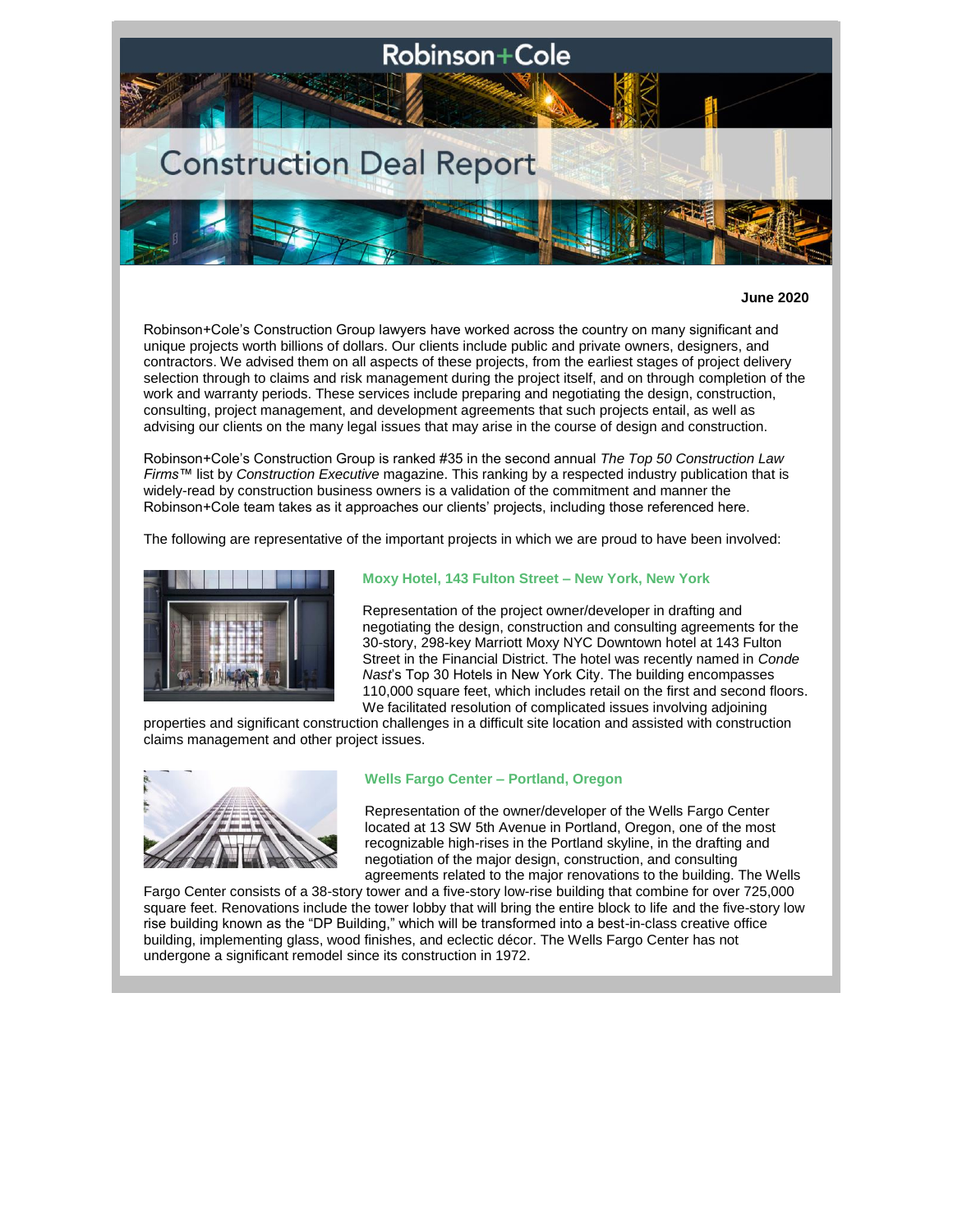

# **335 Madison Avenue – New York, New York**

Representation of the owner/developer in its major renovations to 335 Madison Avenue, a 1.1 million square-foot office tower that backs onto Vanderbilt Ave. and is connected to Grand Central Terminal, through the drafting and negotiation of the major design, construction and consulting agreements. Renovations will include expanding the building's tech hub from 100,000 square feet to 250,0000 square feet.

The hub nurtures certain startups with free incubator space while its Urban Tech Hub tenants get belowmarket rents. Renovations also include enlarging and creating a new entrance lobby, modernizing the lower façade, and 150,000 square feet of retail and amenities geared toward the tenants.



# **Yale Acres – Meriden, Connecticut**

Representation of the successful contractor Carabetta Brothers in the negotiation of a construction contract for the rehabilitation and new construction of a 155-unit, 45-building, moderate-income housing development. The project includes HUD tax credit funding, is sponsored by the Meriden Housing Authority, and designed as a net zero energy project using geothermal and solar installations.





### **456 Greenwich Street – New York, New York**

Representation of the developer of a new eight-story, 96-room hotel planned for 456 Greenwich Street, currently slated to open in April 2022 under the Hôtel Barrière Le Fouquet brand. The 96,000-squarefoot property will run the length of Desbrosses Street between Greenwich and Washington Streets, a location that will offer guests gorgeous Hudson River views.

# **Wonder Lofts – Hoboken, New Jersey**

Served as counsel in the drafting and negotiation of design and construction agreements for the \$120 million Wonder Lofts development, which entailed a revamp to a U-shaped industrial building in Hoboken, New Jersey into a mixed-use property. Commonly referred to as 'the Wonder Bread building' by locals, the factory became part of the Continental Baking Corporation, whose Wonder Bread was baked inside of the building. The renovation of the

property will preserve the building's entire façade, chimneys, a smokestack and the factory's water tower, while adding new sections made of composite metal panels with large glass windows. The project will be LEED Gold Certified and sport an historical plaque.

Amenities in the Wonder Lofts will include terraced outdoor space on the roofs of the structure and a 4,000 square foot center promenade with a pool.



#### **Town Hall and Police Station – East Hampton, Connecticut**

Representation of the Town of East Hampton, CT in the closing on the land and the drafting and negotiation of the design, construction and development management agreements for East Hampton's new Town Hall and Police Station project. What made this project unique is that the Town received the parcel through a donation from a private developer, who through an affiliated entity then became the Town's Development Manager, overseeing the construction of the project on the Town's behalf.

Robinson+Cole's [Construction Group:](http://r20.rs6.net/tn.jsp?f=001HwIvlYPwooTudXjiKKsKEbEy8IQDJ8eKoYNd1uNFh-pYwQ5KfulCvsZdXpszErUDLOYHbTjCBqmi_SS16zo5dLQ-j5PaTQT-ied11UKBpmDBfhsgqEH3PvInD-GkkfFptCgUn7XN5cZloi-21HzYxx68PCK2oyIgzN-VGzH65OEZW66nGT5GI71sDob4xSLO&c=jTjcxxAxj0mpVJD-I1K7VnhktDu0rg5pVK8j9qYzM9xfZz_PCTnzIA==&ch=2CbHb_fT8zGUS-dFOrlNqhME7bBRvstiR1UdH7MLACv41chJsGle8w==)

[Lisa B. Andrzejewski](http://r20.rs6.net/tn.jsp?f=001HwIvlYPwooTudXjiKKsKEbEy8IQDJ8eKoYNd1uNFh-pYwQ5KfulCvjd_5-Unfv5LJ9jUDU9ENU5bVSRCPfyXX-JdIbqUiE-umCOXGERb80jkkDAY3_Hp2HNkIyHCxHAVN9gyN7H6hpHfzOAsZBbxYtVJxT9RpHJwtPwQRLWb32AOao-Nk2B7NQ==&c=jTjcxxAxj0mpVJD-I1K7VnhktDu0rg5pVK8j9qYzM9xfZz_PCTnzIA==&ch=2CbHb_fT8zGUS-dFOrlNqhME7bBRvstiR1UdH7MLACv41chJsGle8w==) | [Joseph A. Barra](http://r20.rs6.net/tn.jsp?f=001HwIvlYPwooTudXjiKKsKEbEy8IQDJ8eKoYNd1uNFh-pYwQ5KfulCvsZdXpszErUD9hrxixlKc5RkQCiJ3PKaDgYptO3bqma8OIwbuwzrejeJRiWOhpvNxfn8XDVmFaM1tLlfuji3t3K_H_QdtmjDJYtRznY9rs-c1wl07bAEmj8=&c=jTjcxxAxj0mpVJD-I1K7VnhktDu0rg5pVK8j9qYzM9xfZz_PCTnzIA==&ch=2CbHb_fT8zGUS-dFOrlNqhME7bBRvstiR1UdH7MLACv41chJsGle8w==) | [Dennis C. Cavanaugh](http://r20.rs6.net/tn.jsp?f=001HwIvlYPwooTudXjiKKsKEbEy8IQDJ8eKoYNd1uNFh-pYwQ5KfulCvsZdXpszErUD6UvTZ-Tz_kF85vJgyPPPDbyav8X5yYElrTzY8Zxf8UXpVZImt8U8BhU85i-QSY4UcEfLo3Gvm_ntG8SqQowFtpJwr__uqWqzcCpEAREn5fIA-LWiyF9j_g==&c=jTjcxxAxj0mpVJD-I1K7VnhktDu0rg5pVK8j9qYzM9xfZz_PCTnzIA==&ch=2CbHb_fT8zGUS-dFOrlNqhME7bBRvstiR1UdH7MLACv41chJsGle8w==)